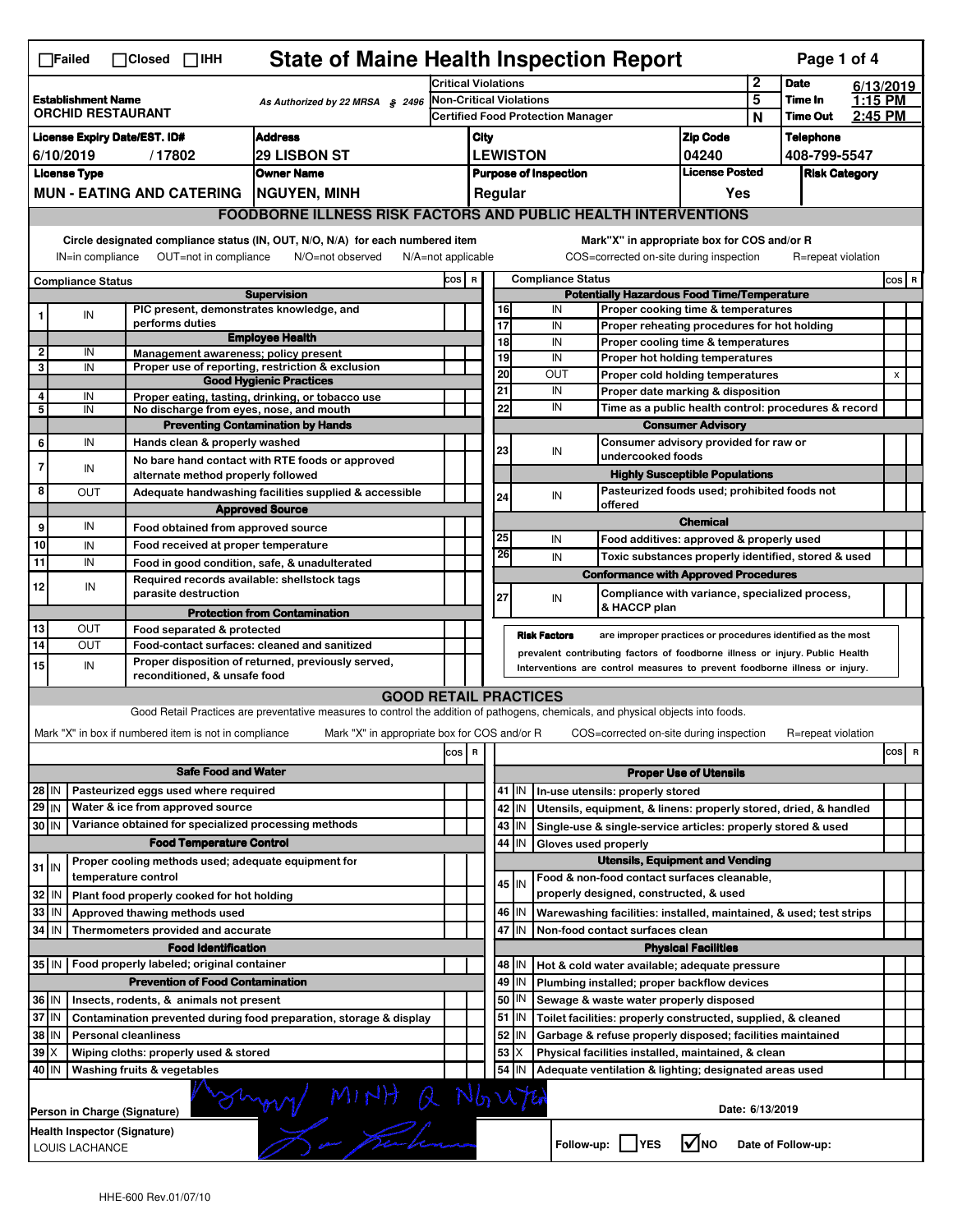|                                                       | Page 2 of 4                     |                                 |  |                          |              |                          |                                  |
|-------------------------------------------------------|---------------------------------|---------------------------------|--|--------------------------|--------------|--------------------------|----------------------------------|
| <b>Establishment Name</b><br><b>ORCHID RESTAURANT</b> |                                 | As Authorized by 22 MRSA § 2496 |  |                          |              | 6/13/2019<br><b>Date</b> |                                  |
| License Expiry Date/EST. ID#<br>/17802<br>6/10/2019   | <b>Address</b><br>29 LISBON ST  |                                 |  | City / State<br>LEWISTON | /ME          | <b>Zip Code</b><br>04240 | <b>Telephone</b><br>408-799-5547 |
|                                                       | <b>Temperature Observations</b> |                                 |  |                          |              |                          |                                  |
| <b>Location</b>                                       | <b>Temperature</b>              |                                 |  |                          | <b>Notes</b> |                          |                                  |
| Salad mix                                             | $61*$                           | Room temp. holding              |  |                          |              |                          |                                  |
| Crab stick                                            | $37^{\star}$                    | Sashimi cooler                  |  |                          |              |                          |                                  |
| Cashew chicken                                        | 185*                            | Plated for service              |  |                          |              |                          |                                  |
| Chlorine sanitizer                                    | 50-99 ppm                       | Sanitizer bucket                |  |                          |              |                          |                                  |
| Walk in                                               | $37^{\star}$                    | Air temp.                       |  |                          |              |                          |                                  |
| Chlorine sanitizer                                    | 50-99 ppm                       | Low temp. dish machine          |  |                          |              |                          |                                  |
| Juice                                                 | $39*$                           | Pepsi cooler                    |  |                          |              |                          |                                  |
| Rice                                                  | $140*$                          | Hot holding                     |  |                          |              |                          |                                  |
| Sushi rice                                            | $98*$                           | Holding                         |  |                          |              |                          |                                  |
| Water                                                 | $125*$                          | Restroom handwash               |  |                          |              |                          |                                  |
| Water                                                 | $120*$                          | Kitchen handwash                |  |                          |              |                          |                                  |



**Date: 6/13/2019**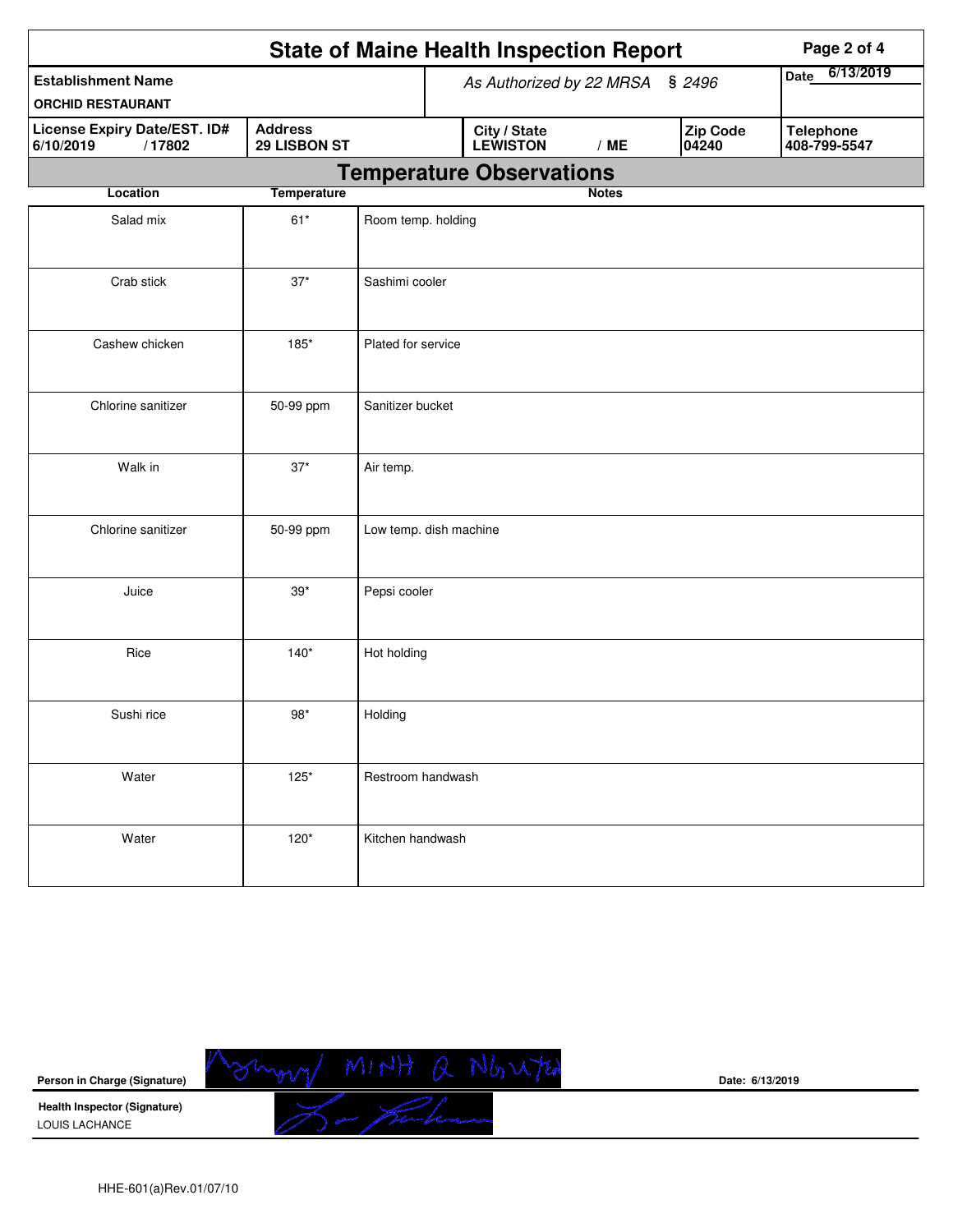| <b>State of Maine Health Inspection Report</b>                                                                                                                       |                                       |                                 |    |                          |  |  |  |  |
|----------------------------------------------------------------------------------------------------------------------------------------------------------------------|---------------------------------------|---------------------------------|----|--------------------------|--|--|--|--|
| <b>Establishment Name</b>                                                                                                                                            |                                       |                                 |    |                          |  |  |  |  |
| <b>ORCHID RESTAURANT</b>                                                                                                                                             |                                       |                                 |    |                          |  |  |  |  |
| License Expiry Date/EST. ID#<br>6/10/2019<br>/17802                                                                                                                  | <b>Address</b><br><b>29 LISBON ST</b> | City / State<br><b>LEWISTON</b> | ME | <b>Zip Code</b><br>04240 |  |  |  |  |
| <b>Observations and Corrective Actions</b>                                                                                                                           |                                       |                                 |    |                          |  |  |  |  |
| Violations cited in this report must be corrected within the time frames below, or as stated in sections<br>8-405.11 and 8-406.11 of the Food Code                   |                                       |                                 |    |                          |  |  |  |  |
| 8: 5-205.11.(B): N: Hand washing facility being used for other than hand washing.                                                                                    |                                       |                                 |    |                          |  |  |  |  |
| INSPECTOR NOTES: Soiled bowls held in handwash sink. Keep handwash sink free from any storage or other use.                                                          |                                       |                                 |    |                          |  |  |  |  |
| 13: 3-302.11.(A).(1).(A): N: Raw Ready-to-Eat food not protected from cross contamination from raw animal foods during storage, preparation, holding,<br>or display. |                                       |                                 |    |                          |  |  |  |  |
| INSPECTOR NOTES: Raw chicken satay held over ready to eat foods in cooler. Raw meats, fish and eggs belong under Ready to Eat Foods.                                 |                                       |                                 |    |                          |  |  |  |  |
| 14: 4-601.11.(A): C: Equipment food-contact surfaces and utensils are not clean to sight and touch.                                                                  |                                       |                                 |    |                          |  |  |  |  |

INSPECTOR NOTES: In use knives in direct contact with unsanitized wall and unsanitized exterior of reach in unit. Hold knives on clean surfaces only.

20: 3-501.16.(A).(2): C: PHF not maintained at 41 F or less.

INSPECTOR NOTES: Salad mix and fried tofu held at room temperature. Keep PHF's at 41\* or less. \*COS

39: 3-304.14.(B).(1): N: Wiping cloths used for wiping counters and other equipment surfaces not held between uses in a chemical sanitizer.

INSPECTOR NOTES: Multiple soiled wiping cloths held on equipment surfaces. Keep wiping towels in a sanitizing solution.

53: 6-501.11: N: The physical facilities are in disrepair.

INSPECTOR NOTES: Multiple areas of missing, cracked or broken floor tiles. Replace or repair to be smooth and easily cleanable.

53: 6-501.12: N: The physical facilities are not clean.

INSPECTOR NOTES: Hard to reach floors, walls and ceilings have large build up of dirt/debris. Clean more often and as neccessary.



**Date: 6/13/2019**